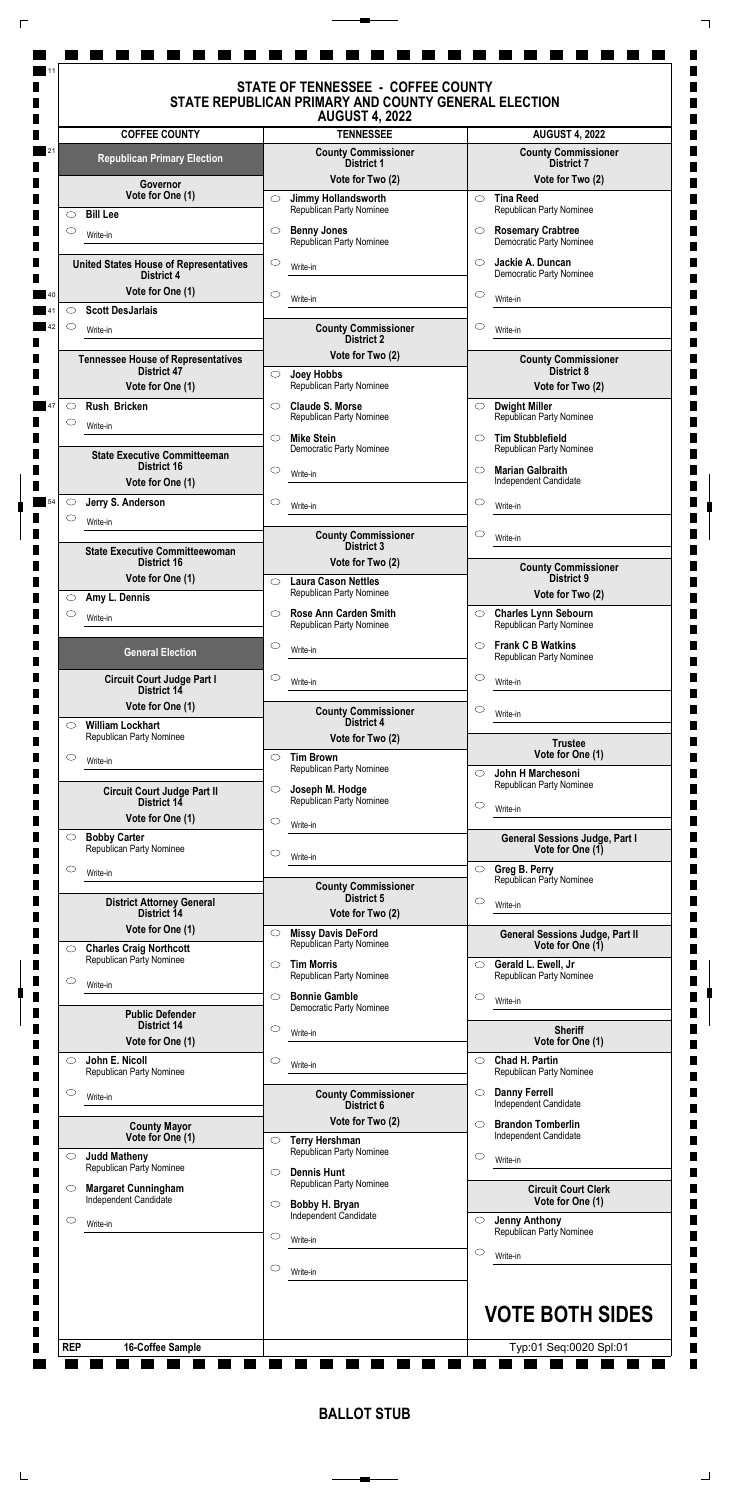| $\circ$<br>Write-in                                                                                                   | <b>Mark Messick</b><br>Independent Candidate                          | Retalli<br>Replace<br>$\circ$                                                                                |
|-----------------------------------------------------------------------------------------------------------------------|-----------------------------------------------------------------------|--------------------------------------------------------------------------------------------------------------|
| $\circ$<br>Write-in                                                                                                   | <b>Claude S. Morse</b><br>◯<br>Independent Candidate                  | Shall Holly Kirby be retained in office<br>as a Judge of the Supreme Court, At                               |
| <b>Coffee County School Board</b><br>Seat 2 - Districts 2,6,7<br>Vote for Two (2)                                     | Donny N. Parsley<br>◯<br>Independent Candidate<br><b>James Threet</b> | Large, or be replaced?<br>$\circ$<br>Retain<br>Replace<br>$\circ$                                            |
| Gary L. Cordell<br>$\circ$<br>Republican Party Nominee<br><b>Brent Parsley</b><br>$\circ$<br>Republican Party Nominee | Independent Candidate<br>◯<br>Write-in                                | Shall Sharon Gail Lee be retained in<br>office as a Judge of the Supreme<br>Court, At Large, or be replaced? |
| $\circ$<br>Write-in                                                                                                   | Write-in<br>O<br>Write-in                                             | Retain<br>$\circ$<br>Replace<br>$\circ$                                                                      |
| C<br>Write-in                                                                                                         | Write-in                                                              | Shall Roger A. Page be retained in<br>office as a Judge of the Supreme<br>Court, At Large, or be replaced?   |
| <b>REP</b><br>16-Coffee Sample                                                                                        |                                                                       | $\circ$<br>Retain<br>$\circ$<br>Replace<br>Typ:01 Seq:0020 Spl:01                                            |

| <b>County Clerk</b><br>Vote for One (1)                                       | <b>Coffee County School Board</b><br>Seat 3 - Districts 5,8,9         | <b>City of Manchester School Board</b><br>Vote for Three (3)                |
|-------------------------------------------------------------------------------|-----------------------------------------------------------------------|-----------------------------------------------------------------------------|
| <b>Melissa Northcott Anderson</b><br>$\circlearrowright$                      | Vote for Two (2)                                                      | <b>Travis Hillis</b><br>$\circlearrowright$<br>Republican Party Nominee     |
| Republican Party Nominee<br><b>Teresa H McFadden</b><br>O                     | Jennifer Peacock Hodge<br>$\circ$<br>Republican Party Nominee         | <b>Lisa Lovelady Gregory</b><br>$\circ$                                     |
| Independent Candidate<br>$\circlearrowright$                                  | <b>Josh Frederik</b><br>O<br>Independent Candidate                    | Independent Candidate<br><b>Prater Powell</b><br>$\circ$                    |
| Write-in                                                                      | <b>Brett Henley</b><br>$\circlearrowright$<br>Independent Candidate   | Independent Candidate                                                       |
| <b>Register of Deeds</b><br>Vote for One (1)                                  | <b>Kathy Rose</b><br>$\circlearrowright$                              | $\circ$<br>Write-in                                                         |
| <b>Donna Robison Toney</b><br>$\circlearrowright$<br>Republican Party Nominee | Independent Candidate<br>O                                            | C<br>Write-in                                                               |
| $\circlearrowright$<br>Write-in                                               | Write-in                                                              | Write-in                                                                    |
|                                                                               | O<br>Write-in                                                         |                                                                             |
| <b>Road Superintendent</b><br>Vote for One (1)                                | <b>Constable</b>                                                      | <b>City of Tullahoma Alderman</b><br>Vote for Four (4)                      |
| <b>Benton Bartlett</b><br>$\circ$<br>Republican Party Nominee                 | Seat 1 - Districts 1,3,4<br>Vote for Two (2)                          | <b>Daniel Berry</b><br>$\circ$<br>Independent Candidate                     |
| <b>Ronnie Dale Watts</b><br>O<br>Democratic Party Nominee                     | <b>Milton Stanley</b><br>$\circlearrowright$<br>Independent Candidate | Rupa Shukla Blackwell<br>$\circ$<br>Independent Candidate                   |
| $\circ$<br>Write-in                                                           | $\circ$<br>Write-in                                                   | <b>Kurt Glick</b><br>◯<br>Independent Candidate                             |
| <b>Road Commissioner</b><br>Seat 1 - District 3                               | O<br>Write-in                                                         | <b>Linda Periut Johnson</b><br>$\circlearrowright$<br>Independent Candidate |
| Vote for One (1)<br><b>Jeff Bush</b><br>$\circ$                               | <b>Constable</b><br>Seat 2 - Districts 2,6,7                          | Jerry R. Mathis<br>$\circ$<br>Independent Candidate                         |
| Independent Candidate                                                         | Vote for Two (2)                                                      | <b>Sernobia McGee</b><br>O<br>Independent Candidate                         |
| $\circlearrowright$<br>Write-in                                               | Carl D. Wilson<br>$\circ$<br>Independent Candidate                    | <b>Bobbie Wilson</b><br>$\circlearrowright$                                 |
| <b>Road Commissioner</b><br>Seat 2 - District 4                               | $\circ$<br>Write-in                                                   | Independent Candidate<br>C                                                  |
| Vote for One (1)                                                              | $\circlearrowright$<br>Write-in                                       | Write-in                                                                    |
| No candidate qualified                                                        |                                                                       | C<br>Write-in                                                               |
| $\circlearrowright$<br>Write-in                                               | <b>Constable</b><br>Seat 3 - Districts 5,8,9                          | $\circ$<br>Write-in                                                         |
| <b>Road Commissioner</b><br>Seat 3 - District 5                               | Vote for Two (2)<br>James V. Sanders Jr<br>$\circ$                    | O<br>Write-in                                                               |
| Vote for One (1)                                                              | Republican Party Nominee                                              |                                                                             |
| <b>Carolyn Beaty Duke</b><br>$\circ$<br>Republican Party Nominee              | <b>Brian D. Coate</b><br>◯<br>Democratic Party Nominee                | <b>City of Tullahoma School Board</b><br>Vote for Two (2)                   |
| <b>James Randy Kennedy</b><br>O<br>Independent Candidate                      | $\circ$<br>Write-in                                                   | <b>Gigi Robison</b><br>$\circ$<br>Republican Party Nominee                  |
| $\circlearrowright$<br>Write-in                                               | O<br>Write-in                                                         | Sid Hill<br>$\circ$<br>Independent Candidate                                |
| <b>Road Commissioner</b><br>Seat 4 - District 6                               | <b>City of Manchester Mayor</b><br>Vote for One (1)                   | $\circ$<br>Write-in                                                         |
| Vote for One (1)                                                              | <b>Marilyn Howard</b><br>$\circ$                                      | ⊂<br>Write-in                                                               |
| James "Jamie" Weaver<br>$\circ$<br>Independent Candidate                      | Independent Candidate<br>◯<br>Write-in                                |                                                                             |
| $\circ$<br>Write-in                                                           |                                                                       | <b>Judicial Retention Questions</b>                                         |
| <b>Coffee County School Board</b>                                             | <b>City of Manchester Alderman</b><br>Vote for Four (4)               | Shall Jeffrey S. Bivins be retained in<br>office as a Judge of the Supreme  |
| Seat 1 - Districts 1,3,4<br>Vote for Two (2)                                  | <b>Julie Anderson</b><br>◯<br>Independent Candidate                   | Court, At Large, or be replaced?<br>Retain<br>$\circlearrowright$           |
|                                                                               | <b>David Bradley</b><br>$\circ$                                       | Replace<br>$\circ$                                                          |
| Thomas E. Ballard<br>Republican Party Nominee                                 | Independent Candidate                                                 |                                                                             |
| $\circ$<br>Freda K. Jones<br>O<br>Independent Candidate                       | <b>Helen J Debellis</b><br>$\circ$<br>Independent Candidate           | Shall Sarah K. Campbell be retained<br>in office as a Judge of the Supreme  |

 $\mathbf{I}$ 

 $\Box$ 

 $\overline{\Gamma}$ 

 $\mathbf{I}$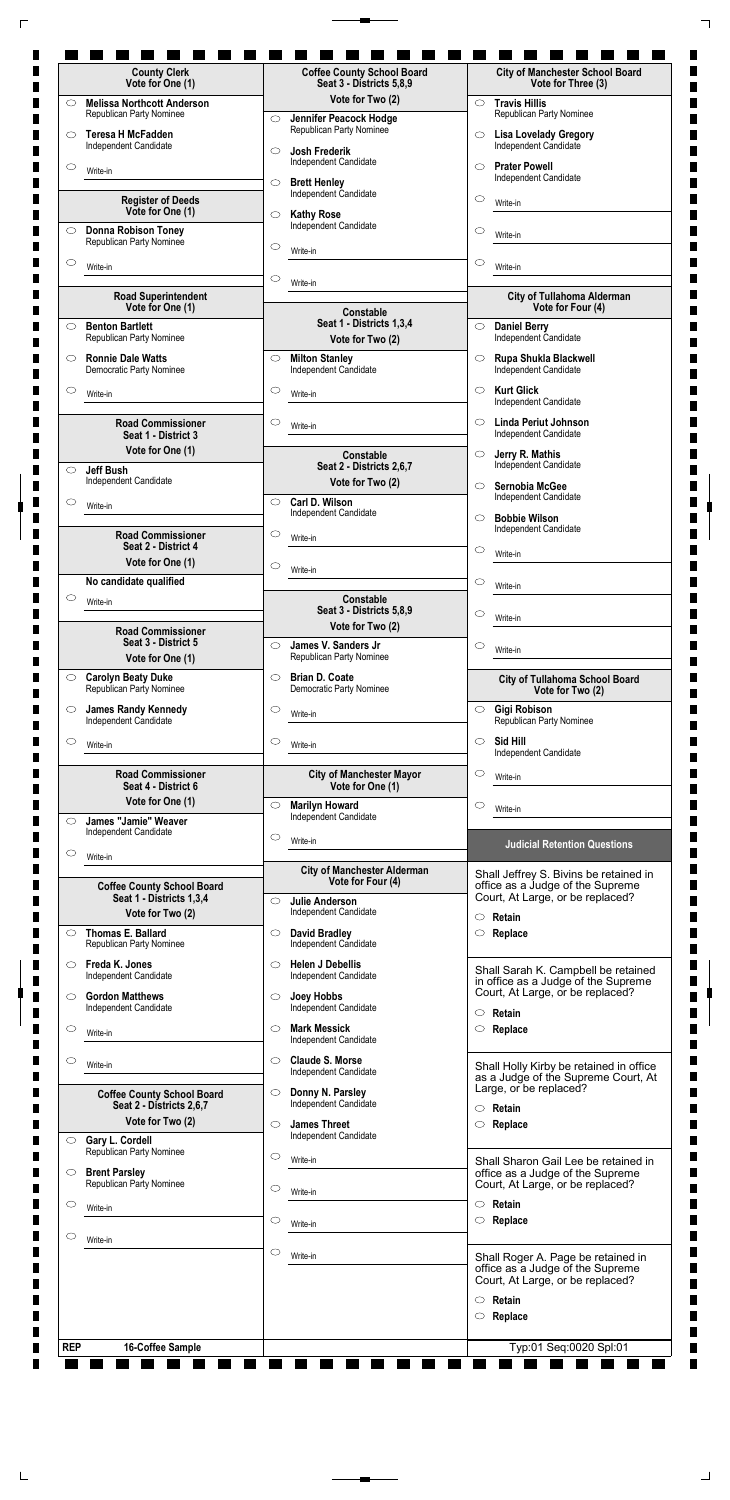**BALLOT STUB**

|    | <b>COFFEE COUNTY</b>                                                                                                                                      | STATE REPUBLICAN PRIMARY AND COUNTY GENERAL ELECTION<br><b>AUGUST 4, 2022</b><br><b>TENNESSEE</b>                                             | <b>AUGUST 4, 2022</b>                                                                                                                                          |
|----|-----------------------------------------------------------------------------------------------------------------------------------------------------------|-----------------------------------------------------------------------------------------------------------------------------------------------|----------------------------------------------------------------------------------------------------------------------------------------------------------------|
|    | Shall Kristi Davis be retained in office<br>as a Judge of the Court of Appeals,<br>Eastern Division, or be replaced?<br>$\circ$ Retain<br>$\circ$ Replace | Shall Steve Stafford be retained in<br>office as a Judge of the Court of<br>Appeals, Western Division, or be<br>replaced?<br>$\circ$ Retain   | Shall John Everett Williams be<br>retained in office as a Judge of the<br>Court of Criminal Appeals, Western<br>Division, or be replaced?<br>Retain<br>$\circ$ |
|    | Shall Thomas R. "Skip" Frierson be                                                                                                                        | Replace<br>$\circ$                                                                                                                            | Replace<br>O                                                                                                                                                   |
|    | retained in office as a Judge of the<br>Court of Appeals, Eastern Division, or<br>be replaced?                                                            | Shall Robert H. Montgomery, Jr. be<br>retained in office as a Judge of the<br>Court of Criminal Appeals, Eastern<br>Division, or be replaced? |                                                                                                                                                                |
|    | $\circ$ Retain<br>$\circ$ Replace                                                                                                                         | Retain<br>O<br>$\heartsuit$ Replace                                                                                                           |                                                                                                                                                                |
| 47 | Shall John W. McClarty be retained in<br>office as a Judge of the Court of<br>Appeals, Eastern Division, or be<br>replaced?                               | Shall James C. Witt, Jr. be retained in<br>office as a Judge of the Court of<br>Criminal Appeals, Eastern Division, or<br>be replaced?        |                                                                                                                                                                |
|    | $\circ$ Retain<br>$\circ$ Replace                                                                                                                         | $\circ$ Retain<br>$\circ$ Replace                                                                                                             |                                                                                                                                                                |
|    | Shall Mike Swiney be retained in<br>office as a Judge of the Court of<br>Appeals, Eastern Division, or be<br>replaced?                                    | Shall Jill Bartee Ayers be retained in<br>office as a Judge of the Court of<br>Criminal Appeals, Middle Division, or<br>be replaced?          |                                                                                                                                                                |
|    | $\circ$ Retain<br>$\circ$ Replace                                                                                                                         | <b>Retain</b><br>O.<br>$\circ$ Replace                                                                                                        |                                                                                                                                                                |
|    | Shall Andy D. Bennett be retained in<br>office as a Judge of the Court of<br>Appeals, Middle Division, or be<br>replaced?                                 | Shall Timothy L. Easter be retained in<br>office as a Judge of the Court of<br>Criminal Appeals, Middle Division, or<br>be replaced?          |                                                                                                                                                                |
|    | $\circ$ Retain<br>$\circ$ Replace                                                                                                                         | $\circ$ Retain<br>$\circ$ Replace                                                                                                             |                                                                                                                                                                |
|    | Shall Frank Clement be retained in<br>office as a Judge of the Court of<br>Appeals, Middle Division, or be<br>replaced?                                   | Shall Robert L. Holloway, Jr. be<br>retained in office as a Judge of the<br>Court of Criminal Appeals, Middle<br>Division, or be replaced?    |                                                                                                                                                                |
|    | $\circ$ Retain<br>$\circ$ Replace                                                                                                                         | $\circ$ Retain<br>$\heartsuit$ Replace                                                                                                        |                                                                                                                                                                |
|    | Shall Neal McBrayer be retained in<br>office as a Judge of the Court of<br>Appeals, Middle Division, or be<br>replaced?                                   | Shall Robert W. Wedemeyer be<br>retained in office as a Judge of the<br>Court of Criminal Appeals, Middle<br>Division, or be replaced?        |                                                                                                                                                                |
|    | $\circ$ Retain<br>$\circ$ Replace                                                                                                                         | $\circ$ Retain<br>$\heartsuit$ Replace                                                                                                        |                                                                                                                                                                |
|    | Shall Kenny W. Armstrong be<br>retained in office as a Judge of the<br>Court of Appeals, Western Division,<br>or be replaced?                             | Shall John W. Campbell, Sr. be<br>retained in office as a Judge of the<br>Court of Criminal Appeals, Western<br>Division, or be replaced?     |                                                                                                                                                                |
|    | Retain<br>$\circ$<br>$\circ$ Replace                                                                                                                      | Retain<br>$\circ$<br>$\heartsuit$ Replace                                                                                                     |                                                                                                                                                                |
|    | Shall Arnold B. Goldin be retained in<br>office as a Judge of the Court of<br>Appeals, Western Division, or be<br>replaced?<br>$\circ$ Retain             | Shall J. Ross Dyer be retained in<br>office as a Judge of the Court of<br>Criminal Appeals, Western Division,<br>or be replaced?              |                                                                                                                                                                |
|    | $\circ$ Replace                                                                                                                                           | <b>Retain</b><br>O.<br>$\heartsuit$ Replace                                                                                                   |                                                                                                                                                                |
|    | Shall Carma Dennis McGee be<br>retained in office as a Judge of the<br>Court of Appeals, Western Division,<br>or be replaced?                             | Shall Camille McMullen be retained in<br>office as a Judge of the Court of<br>Criminal Appeals, Western Division,<br>or be replaced?          |                                                                                                                                                                |
|    | $\circ$ Retain<br>$\circ$ Replace                                                                                                                         | Retain<br>$\circ$<br>$\circ$ Replace                                                                                                          |                                                                                                                                                                |
|    |                                                                                                                                                           |                                                                                                                                               |                                                                                                                                                                |

 $\mathbf{I}$ 

 $\overline{\mathsf{L}}$ 

┑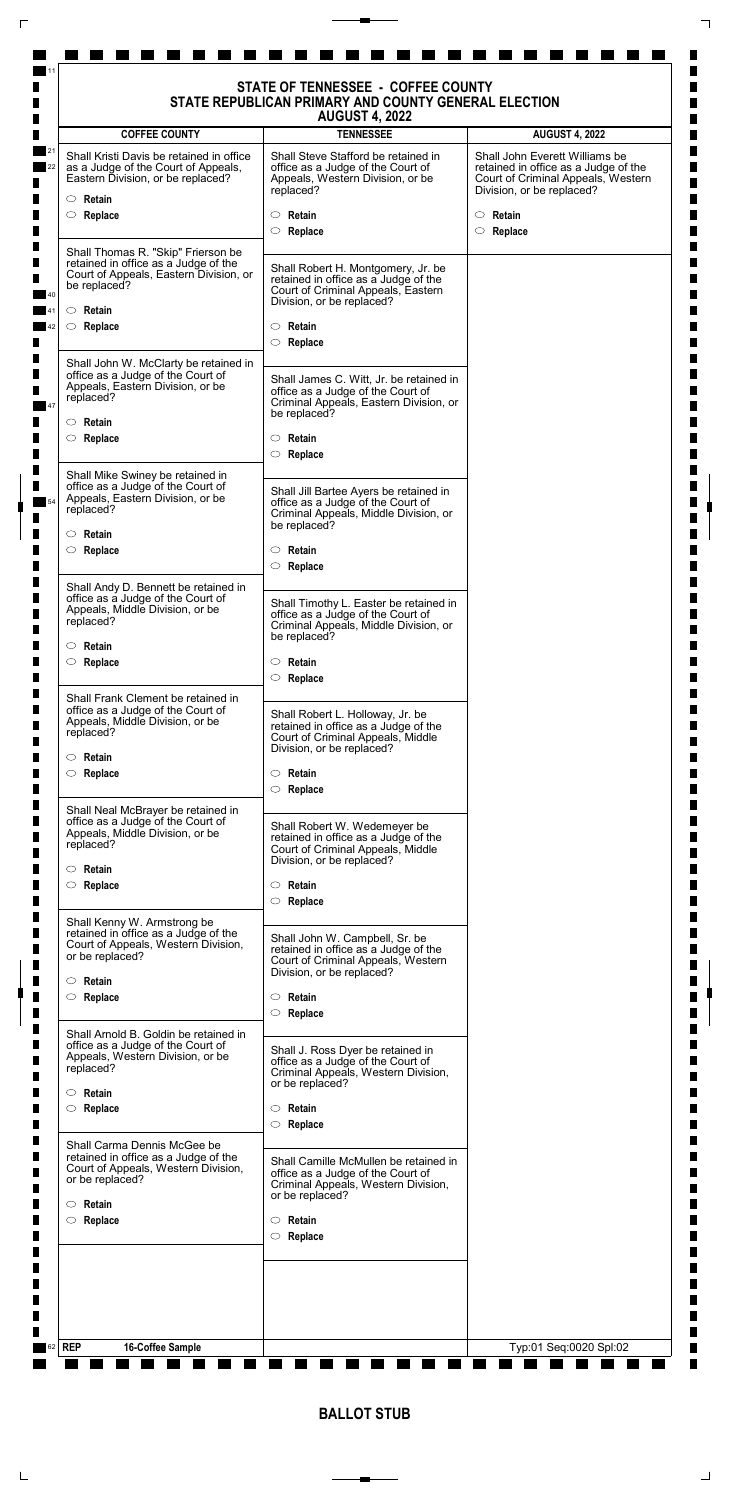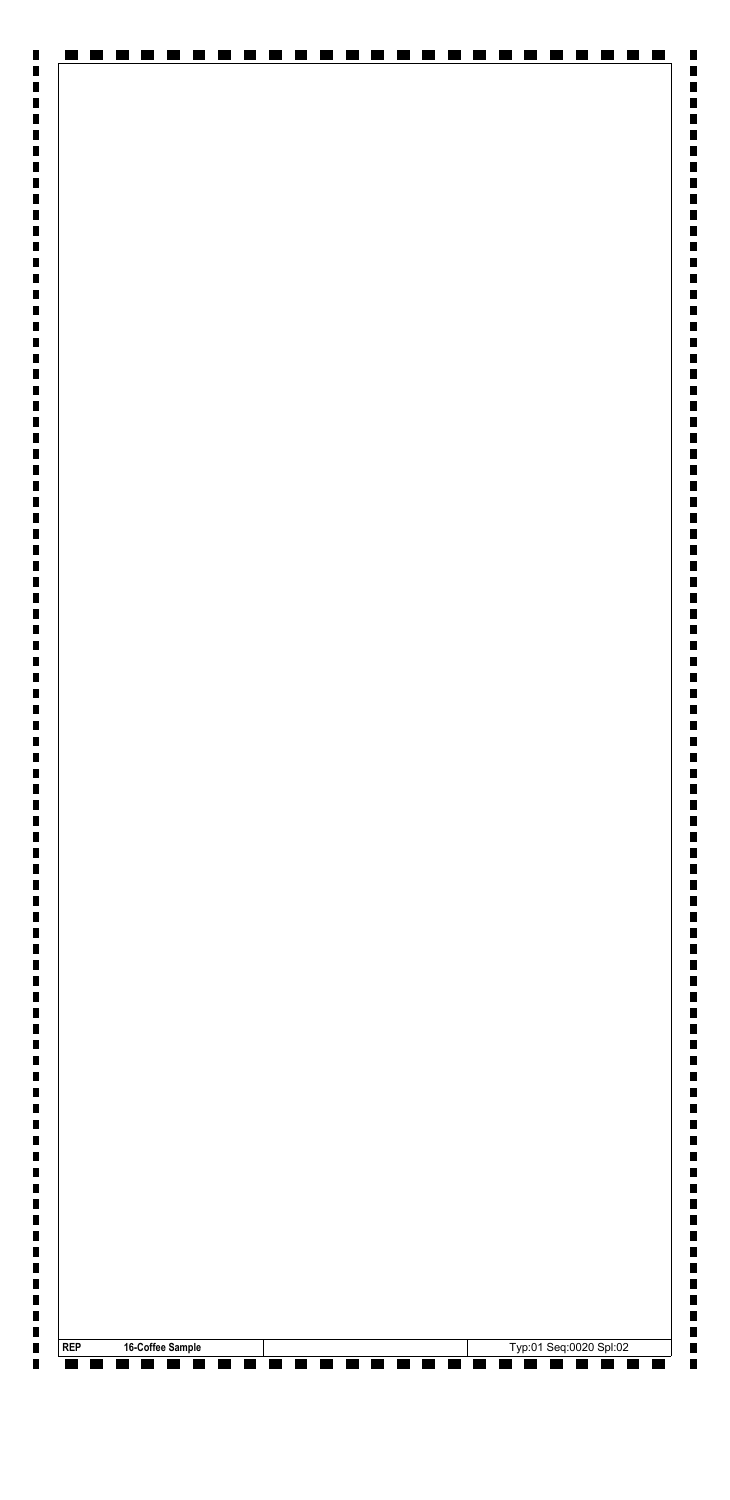

**BALLOT STUB**

 $\blacksquare$ 

|                                                                                 | STATE DEMOCRATIC PRIMARY AND COUNTY GENERAL ELECTION                      |                                                                    |
|---------------------------------------------------------------------------------|---------------------------------------------------------------------------|--------------------------------------------------------------------|
| <b>COFFEE COUNTY</b>                                                            | <b>AUGUST 4, 2022</b><br><b>TENNESSEE</b>                                 |                                                                    |
|                                                                                 | <b>County Commissioner</b>                                                | <b>AUGUST 4, 2022</b><br><b>County Commissioner</b>                |
| <b>Democratic Primary Election</b>                                              | <b>District 1</b><br>Vote for Two (2)                                     | <b>District 7</b><br>Vote for Two (2)                              |
| Governor<br>Vote for One (1)                                                    | <b>Jimmy Hollandsworth</b><br>$\circlearrowright$                         | <b>Tina Reed</b><br>$\circ$                                        |
| <b>Carnita Faye Atwater</b><br>$\circlearrowright$                              | Republican Party Nominee                                                  | Republican Party Nominee                                           |
| <b>Jason Brantley Martin</b><br>$\circlearrowright$<br>JB Smiley Jr.<br>$\circ$ | <b>Benny Jones</b><br>O<br>Republican Party Nominee                       | <b>Rosemary Crabtree</b><br>$\circ$<br>Democratic Party Nominee    |
| $\circlearrowright$<br>Write-in                                                 | $\circ$<br>Write-in                                                       | Jackie A. Duncan<br>◯<br>Democratic Party Nominee                  |
| <b>United States House of Representatives</b><br><b>District 4</b>              | $\circ$<br>Write-in                                                       | $\circlearrowright$<br>Write-in                                    |
| Vote for One (1)                                                                | <b>County Commissioner</b>                                                | C<br>Write-in                                                      |
| <b>Wayne Steele</b><br>$\circlearrowright$                                      | <b>District 2</b>                                                         |                                                                    |
| Arnold J. White<br>$\circlearrowright$                                          | Vote for Two (2)                                                          | <b>County Commissioner</b>                                         |
| $\circlearrowright$<br>Write-in                                                 | <b>Joey Hobbs</b><br>$\circ$<br>Republican Party Nominee                  | <b>District 8</b><br>Vote for Two (2)                              |
| <b>Tennessee House of Representatives</b><br><b>District 47</b>                 | <b>Claude S. Morse</b><br>$\circlearrowright$<br>Republican Party Nominee | <b>Dwight Miller</b><br>$\circ$<br>Republican Party Nominee        |
| Vote for One (1)                                                                | <b>Mike Stein</b><br>$\circlearrowright$                                  | <b>Tim Stubblefield</b><br>$\circ$                                 |
| No candidate qualified                                                          | Democratic Party Nominee                                                  | Republican Party Nominee                                           |
| $\circlearrowright$<br>Write-in                                                 | $\circlearrowright$<br>Write-in                                           | <b>Marian Galbraith</b><br>$\circ$<br>Independent Candidate        |
| <b>State Executive Committeeman</b><br><b>District 16</b>                       | $\circ$<br>Write-in                                                       | C<br>Write-in                                                      |
| Vote for One (1)                                                                | <b>County Commissioner</b>                                                | Write-in                                                           |
| Bobby Eddress Bush Jr.<br>$\circlearrowright$                                   | <b>District 3</b><br>Vote for Two (2)                                     |                                                                    |
| $\circ$<br>Write-in                                                             | <b>Laura Cason Nettles</b><br>$\circ$<br>Republican Party Nominee         | <b>County Commissioner</b><br><b>District 9</b>                    |
| <b>State Executive Committeewoman</b><br><b>District 16</b>                     |                                                                           | Vote for Two (2)                                                   |
| Vote for One (1)                                                                | <b>Rose Ann Carden Smith</b><br>$\circ$<br>Republican Party Nominee       | <b>Charles Lynn Sebourn</b><br>$\circ$<br>Republican Party Nominee |
| <b>Sheila Younglove</b><br>$\circ$                                              | O<br>Write-in                                                             | <b>Frank C B Watkins</b><br>O                                      |
| $\circ$<br>Write-in                                                             | O<br>Write-in                                                             | Republican Party Nominee<br>$\circlearrowright$<br>Write-in        |
| <b>General Election</b>                                                         |                                                                           |                                                                    |
| <b>Circuit Court Judge Part I</b>                                               | <b>County Commissioner</b><br><b>District 4</b>                           | C<br>Write-in                                                      |
| District 14                                                                     | Vote for Two (2)                                                          | <b>Trustee</b>                                                     |
| Vote for One (1)                                                                | <b>Tim Brown</b><br>$\circ$<br>Republican Party Nominee                   | Vote for One (1)                                                   |
| <b>William Lockhart</b><br>$\circlearrowright$<br>Republican Party Nominee      | Joseph M. Hodge<br>$\circ$                                                | John H Marchesoni<br>$\circ$<br>Republican Party Nominee           |
| $\circ$<br>Write-in                                                             | Republican Party Nominee                                                  | $\circ$<br>Write-in                                                |
| <b>Circuit Court Judge Part II</b>                                              | $\circ$<br>Write-in                                                       | <b>General Sessions Judge, Part I</b>                              |
| District 14<br>Vote for One (1)                                                 | $\circ$<br>Write-in                                                       | Vote for One (1)                                                   |
| <b>Bobby Carter</b><br>$\circlearrowright$                                      |                                                                           | $\circ$<br>Greg B. Perry<br>Republican Party Nominee               |
| Republican Party Nominee                                                        | <b>County Commissioner</b><br><b>District 5</b>                           | C                                                                  |
| $\circlearrowright$<br>Write-in                                                 | Vote for Two (2)                                                          | Write-in                                                           |
|                                                                                 | <b>Missy Davis DeFord</b><br>$\circlearrowright$                          | <b>General Sessions Judge, Part II</b>                             |
|                                                                                 |                                                                           |                                                                    |
| <b>District Attorney General</b><br>District 14                                 | Republican Party Nominee<br><b>Tim Morris</b><br>$\circlearrowright$      | Vote for One (1)<br>Gerald L. Ewell, Jr<br>$\circ$                 |

٦

 $\mathsf{l}$ 

 $\Box$ 

 $\Gamma$ 

 $\overline{\phantom{a}}$ 

 $\mathrel{\sqsubseteq}$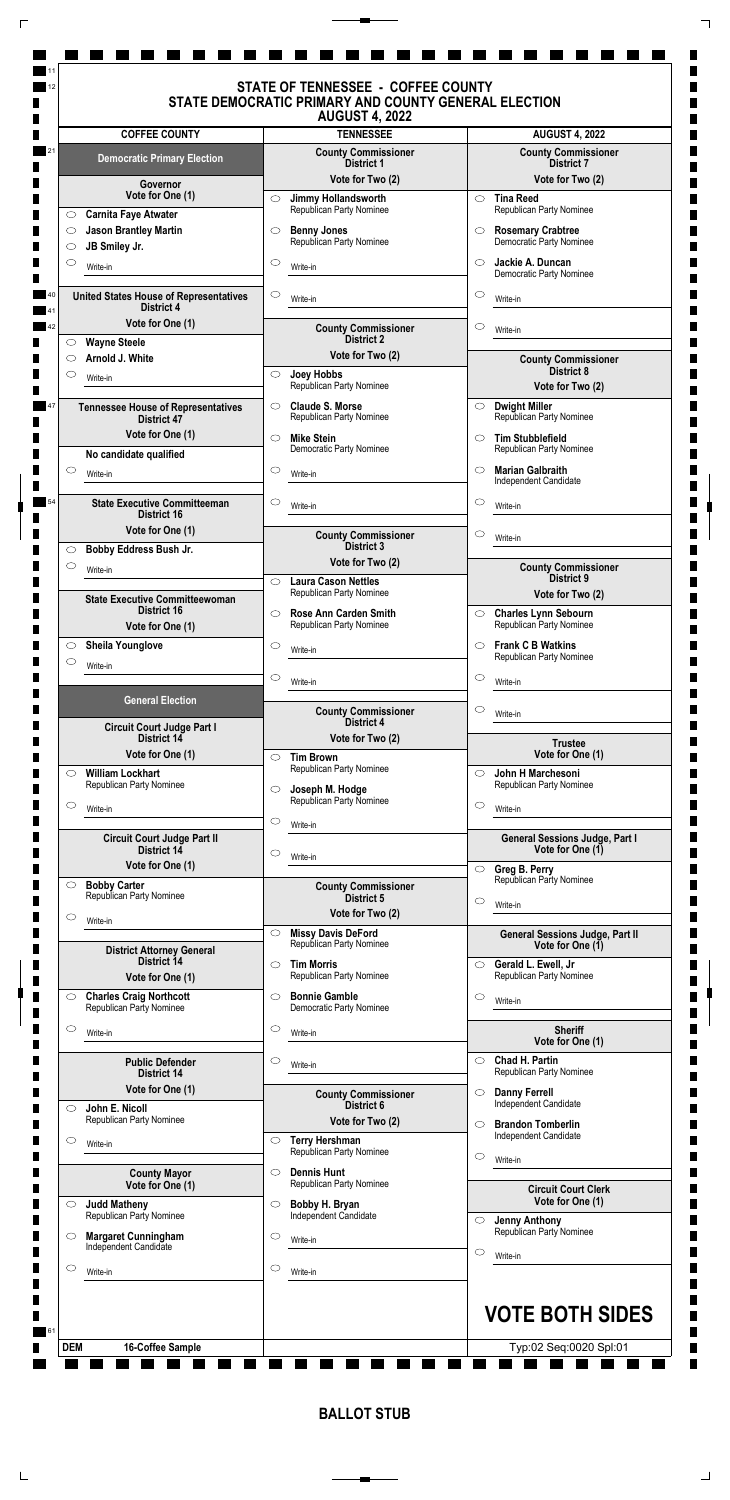| $\circ$<br>Write-in                                                                                                   | <b>Mark Messick</b><br>Independent Candidate                          | Retalli<br>Replace<br>$\circ$                                                                                |
|-----------------------------------------------------------------------------------------------------------------------|-----------------------------------------------------------------------|--------------------------------------------------------------------------------------------------------------|
| $\circ$<br>Write-in                                                                                                   | <b>Claude S. Morse</b><br>◯<br>Independent Candidate                  | Shall Holly Kirby be retained in office<br>as a Judge of the Supreme Court, At                               |
| <b>Coffee County School Board</b><br>Seat 2 - Districts 2,6,7<br>Vote for Two (2)                                     | Donny N. Parsley<br>◯<br>Independent Candidate<br><b>James Threet</b> | Large, or be replaced?<br>Retain<br>$\circ$<br>Replace<br>$\circ$                                            |
| Gary L. Cordell<br>$\circ$<br>Republican Party Nominee<br><b>Brent Parsley</b><br>$\circ$<br>Republican Party Nominee | Independent Candidate<br>◯<br>Write-in                                | Shall Sharon Gail Lee be retained in<br>office as a Judge of the Supreme<br>Court, At Large, or be replaced? |
| $\circ$<br>Write-in                                                                                                   | Write-in<br>O<br>Write-in                                             | Retain<br>$\circ$<br>Replace<br>$\circ$                                                                      |
| C<br>Write-in                                                                                                         | Write-in                                                              | Shall Roger A. Page be retained in<br>office as a Judge of the Supreme<br>Court, At Large, or be replaced?   |
| <b>DEM</b><br>16-Coffee Sample                                                                                        |                                                                       | $\circ$<br>Retain<br>$\circ$<br>Replace<br>Typ:02 Seq:0020 Spl:01                                            |

| <b>County Clerk</b><br>Vote for One (1)                                       | <b>Coffee County School Board</b><br>Seat 3 - Districts 5,8,9         | <b>City of Manchester School Board</b><br>Vote for Three (3)                |
|-------------------------------------------------------------------------------|-----------------------------------------------------------------------|-----------------------------------------------------------------------------|
| <b>Melissa Northcott Anderson</b><br>$\circlearrowright$                      | Vote for Two (2)                                                      | <b>Travis Hillis</b><br>$\circlearrowright$<br>Republican Party Nominee     |
| Republican Party Nominee<br><b>Teresa H McFadden</b><br>O                     | Jennifer Peacock Hodge<br>$\circ$<br>Republican Party Nominee         | <b>Lisa Lovelady Gregory</b><br>$\circ$                                     |
| Independent Candidate<br>$\circlearrowright$                                  | <b>Josh Frederik</b><br>O<br>Independent Candidate                    | Independent Candidate<br><b>Prater Powell</b><br>$\circ$                    |
| Write-in                                                                      | <b>Brett Henley</b><br>$\circlearrowright$<br>Independent Candidate   | Independent Candidate                                                       |
| <b>Register of Deeds</b><br>Vote for One (1)                                  | <b>Kathy Rose</b><br>$\circlearrowright$                              | $\circ$<br>Write-in                                                         |
| <b>Donna Robison Toney</b><br>$\circlearrowright$<br>Republican Party Nominee | Independent Candidate<br>O                                            | C<br>Write-in                                                               |
| $\circlearrowright$<br>Write-in                                               | Write-in                                                              | Write-in                                                                    |
|                                                                               | O<br>Write-in                                                         |                                                                             |
| <b>Road Superintendent</b><br>Vote for One (1)                                | <b>Constable</b>                                                      | <b>City of Tullahoma Alderman</b><br>Vote for Four (4)                      |
| <b>Benton Bartlett</b><br>$\circ$<br>Republican Party Nominee                 | Seat 1 - Districts 1,3,4<br>Vote for Two (2)                          | <b>Daniel Berry</b><br>$\circ$<br>Independent Candidate                     |
| <b>Ronnie Dale Watts</b><br>O<br>Democratic Party Nominee                     | <b>Milton Stanley</b><br>$\circlearrowright$<br>Independent Candidate | Rupa Shukla Blackwell<br>$\circ$<br>Independent Candidate                   |
| $\circ$<br>Write-in                                                           | $\circ$<br>Write-in                                                   | <b>Kurt Glick</b><br>◯<br>Independent Candidate                             |
| <b>Road Commissioner</b><br>Seat 1 - District 3                               | O<br>Write-in                                                         | <b>Linda Periut Johnson</b><br>$\circlearrowright$<br>Independent Candidate |
| Vote for One (1)<br><b>Jeff Bush</b><br>$\circ$                               | <b>Constable</b><br>Seat 2 - Districts 2,6,7                          | Jerry R. Mathis<br>$\circ$<br>Independent Candidate                         |
| Independent Candidate                                                         | Vote for Two (2)                                                      | <b>Sernobia McGee</b><br>O<br>Independent Candidate                         |
| $\circ$<br>Write-in                                                           | Carl D. Wilson<br>$\circ$<br>Independent Candidate                    | <b>Bobbie Wilson</b><br>$\circlearrowright$                                 |
| <b>Road Commissioner</b><br>Seat 2 - District 4                               | $\circ$<br>Write-in                                                   | Independent Candidate<br>C                                                  |
| Vote for One (1)                                                              | $\circlearrowright$<br>Write-in                                       | Write-in                                                                    |
| No candidate qualified                                                        |                                                                       | C<br>Write-in                                                               |
| $\circlearrowright$<br>Write-in                                               | <b>Constable</b><br>Seat 3 - Districts 5,8,9                          | $\circ$<br>Write-in                                                         |
| <b>Road Commissioner</b><br>Seat 3 - District 5                               | Vote for Two (2)<br>James V. Sanders Jr<br>$\circ$                    | O<br>Write-in                                                               |
| Vote for One (1)                                                              | Republican Party Nominee                                              |                                                                             |
| <b>Carolyn Beaty Duke</b><br>$\circ$<br>Republican Party Nominee              | <b>Brian D. Coate</b><br>◯<br>Democratic Party Nominee                | <b>City of Tullahoma School Board</b><br>Vote for Two (2)                   |
| <b>James Randy Kennedy</b><br>O<br>Independent Candidate                      | $\circ$<br>Write-in                                                   | <b>Gigi Robison</b><br>$\circ$<br>Republican Party Nominee                  |
| $\circlearrowright$<br>Write-in                                               | O<br>Write-in                                                         | Sid Hill<br>$\circ$<br>Independent Candidate                                |
| <b>Road Commissioner</b><br>Seat 4 - District 6                               | <b>City of Manchester Mayor</b><br>Vote for One (1)                   | O<br>Write-in                                                               |
| Vote for One (1)                                                              | <b>Marilyn Howard</b><br>$\circ$                                      | ⊂<br>Write-in                                                               |
| James "Jamie" Weaver<br>$\circlearrowright$<br>Independent Candidate          | Independent Candidate<br>◯<br>Write-in                                |                                                                             |
| $\circ$<br>Write-in                                                           |                                                                       | <b>Judicial Retention Questions</b>                                         |
| <b>Coffee County School Board</b>                                             | <b>City of Manchester Alderman</b><br>Vote for Four (4)               | Shall Jeffrey S. Bivins be retained in<br>office as a Judge of the Supreme  |
| Seat 1 - Districts 1,3,4<br>Vote for Two (2)                                  | <b>Julie Anderson</b><br>◯<br>Independent Candidate                   | Court, At Large, or be replaced?<br>Retain<br>$\circlearrowright$           |
|                                                                               | <b>David Bradley</b><br>$\circ$                                       | Replace<br>$\circ$                                                          |
| Thomas E. Ballard<br>Republican Party Nominee                                 | Independent Candidate                                                 |                                                                             |
| $\circ$<br>Freda K. Jones<br>O<br>Independent Candidate                       | <b>Helen J Debellis</b><br>$\circ$<br>Independent Candidate           | Shall Sarah K. Campbell be retained<br>in office as a Judge of the Supreme  |

 $\mathbf{I}$ 

 $\Box$ 

 $\overline{\Gamma}$ 

 $\mathbf{I}$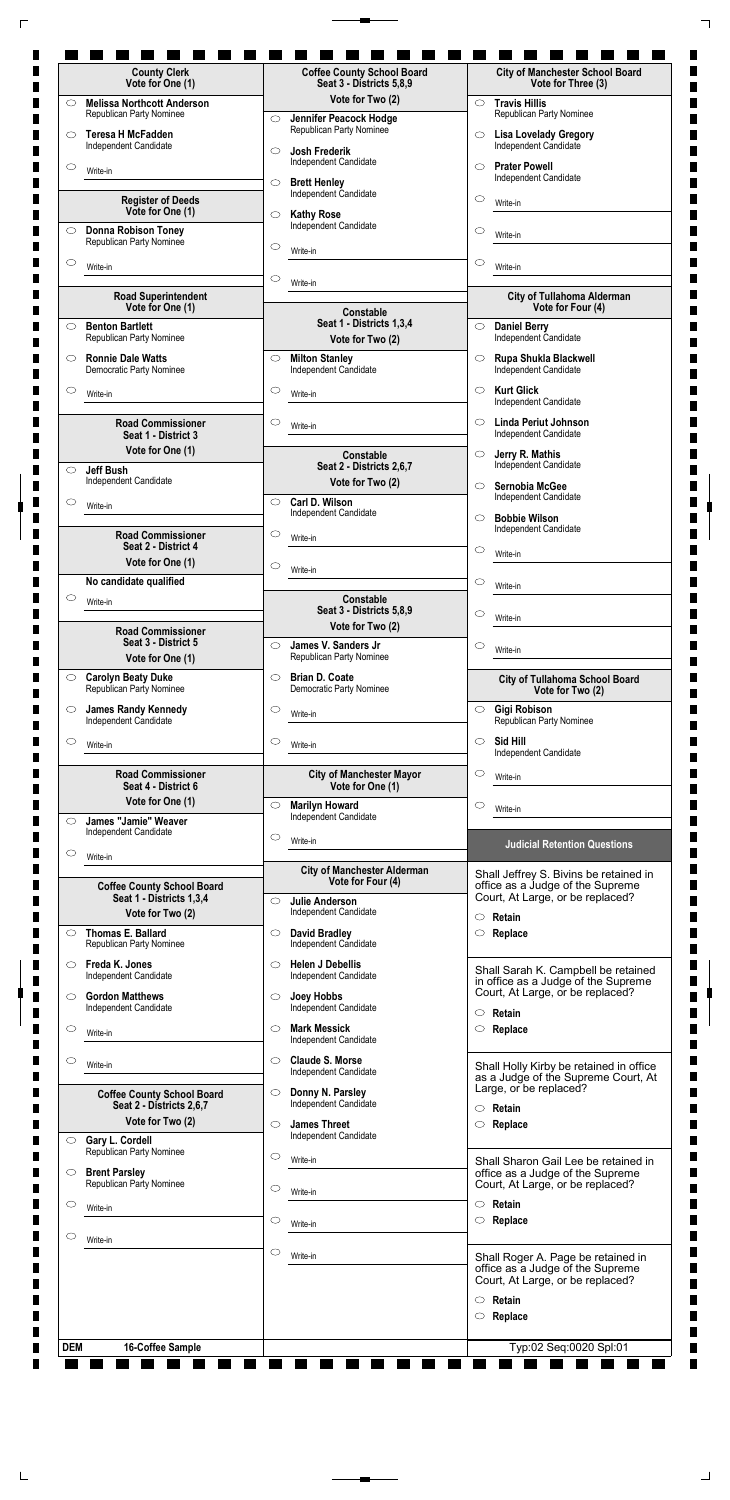**BALLOT STUB**

| <b>COFFEE COUNTY</b>                                                                                                                                                      | STATE DEMOCRATIC PRIMARY AND COUNTY GENERAL ELECTION<br><b>AUGUST 4, 2022</b><br><b>TENNESSEE</b>                                                                                     | <b>AUGUST 4, 2022</b>                                                                                                                     |
|---------------------------------------------------------------------------------------------------------------------------------------------------------------------------|---------------------------------------------------------------------------------------------------------------------------------------------------------------------------------------|-------------------------------------------------------------------------------------------------------------------------------------------|
| Shall Kristi Davis be retained in office<br>as a Judge of the Court of Appeals,<br>Eastern Division, or be replaced?                                                      | Shall Steve Stafford be retained in<br>office as a Judge of the Court of<br>Appeals, Western Division, or be<br>replaced?                                                             | Shall John Everett Williams be<br>retained in office as a Judge of the<br>Court of Criminal Appeals, Western<br>Division, or be replaced? |
| $\circ$ Retain<br>$\circ$ Replace                                                                                                                                         | Retain<br>O<br>Replace<br>$\circ$                                                                                                                                                     | Retain<br>$\circ$<br>$\circ$ Replace                                                                                                      |
| Shall Thomas R. "Skip" Frierson be<br>retained in office as a Judge of the<br>Court of Appeals, Eastern Division, or<br>be replaced?<br>$\circ$ Retain<br>$\circ$ Replace | Shall Robert H. Montgomery, Jr. be<br>retained in office as a Judge of the<br>Court of Criminal Appeals, Eastern<br>Division, or be replaced?<br>Retain<br>Õ.<br>$\heartsuit$ Replace |                                                                                                                                           |
| Shall John W. McClarty be retained in<br>office as a Judge of the Court of<br>Appeals, Eastern Division, or be<br>replaced?<br>$\circ$ Retain                             | Shall James C. Witt, Jr. be retained in<br>office as a Judge of the Court of<br>Criminal Appeals, Eastern Division, or<br>be replaced?                                                |                                                                                                                                           |
| $\circ$ Replace                                                                                                                                                           | Retain<br>O<br>$\heartsuit$ Replace                                                                                                                                                   |                                                                                                                                           |
| Shall Mike Swiney be retained in<br>office as a Judge of the Court of<br>Appeals, Eastern Division, or be<br>replaced?<br>Retain                                          | Shall Jill Bartee Ayers be retained in<br>office as a Judge of the Court of<br>Criminal Appeals, Middle Division, or<br>be replaced?                                                  |                                                                                                                                           |
| $\circ$ Replace                                                                                                                                                           | $\circ$ Retain<br>$\heartsuit$ Replace                                                                                                                                                |                                                                                                                                           |
| Shall Andy D. Bennett be retained in<br>office as a Judge of the Court of<br>Appeals, Middle Division, or be<br>replaced?<br>$\circ$ Retain                               | Shall Timothy L. Easter be retained in<br>office as a Judge of the Court of<br>Criminal Appeals, Middle Division, or<br>be replaced?                                                  |                                                                                                                                           |
| $\circ$ Replace                                                                                                                                                           | $\circ$ Retain<br>$\heartsuit$ Replace                                                                                                                                                |                                                                                                                                           |
| Shall Frank Clement be retained in<br>office as a Judge of the Court of<br>Appeals, Middle Division, or be<br>replaced?<br>$\circ$ Retain                                 | Shall Robert L. Holloway, Jr. be<br>retained in office as a Judge of the<br>Court of Criminal Appeals, Middle<br>Division, or be replaced?                                            |                                                                                                                                           |
| $\heartsuit$ Replace                                                                                                                                                      | Retain<br>O<br>$\circ$<br>Replace                                                                                                                                                     |                                                                                                                                           |
| Shall Neal McBrayer be retained in<br>office as a Judge of the Court of<br>Appeals, Middle Division, or be<br>replaced?<br>$\circ$ Retain                                 | Shall Robert W. Wedemeyer be<br>retained in office as a Judge of the<br>Court of Criminal Appeals, Middle<br>Division, or be replaced?                                                |                                                                                                                                           |
| $\circ$ Replace                                                                                                                                                           | Retain<br>O<br>$\circ$ Replace                                                                                                                                                        |                                                                                                                                           |
| Shall Kenny W. Armstrong be<br>retained in office as a Judge of the<br>Court of Appeals, Western Division,<br>or be replaced?<br>$\circ$ Retain                           | Shall John W. Campbell, Sr. be<br>retained in office as a Judge of the<br>Court of Criminal Appeals, Western<br>Division, or be replaced?                                             |                                                                                                                                           |
| $\circ$ Replace                                                                                                                                                           | Retain<br>O<br>$\heartsuit$ Replace                                                                                                                                                   |                                                                                                                                           |
| Shall Arnold B. Goldin be retained in<br>office as a Judge of the Court of<br>Appeals, Western Division, or be<br>replaced?<br>$\circ$ Retain                             | Shall J. Ross Dyer be retained in<br>office as a Judge of the Court of<br>Criminal Appeals, Western Division,<br>or be replaced?                                                      |                                                                                                                                           |
| $\heartsuit$ Replace                                                                                                                                                      | Retain<br>O<br>Replace<br>$\circ$                                                                                                                                                     |                                                                                                                                           |
| Shall Carma Dennis McGee be<br>retained in office as a Judge of the<br>Court of Appeals, Western Division,<br>or be replaced?                                             | Shall Camille McMullen be retained in<br>office as a Judge of the Court of<br>Criminal Appeals, Western Division,<br>or be replaced?                                                  |                                                                                                                                           |
| $\circ$ Retain<br>$\circ$ Replace                                                                                                                                         | Retain<br>O<br>Replace<br>$\circ$                                                                                                                                                     |                                                                                                                                           |
|                                                                                                                                                                           |                                                                                                                                                                                       |                                                                                                                                           |

 $\bot$ 

 $\overline{\Gamma}$ 

 $\mathbf{I}$ 

 $\overline{\mathsf{L}}$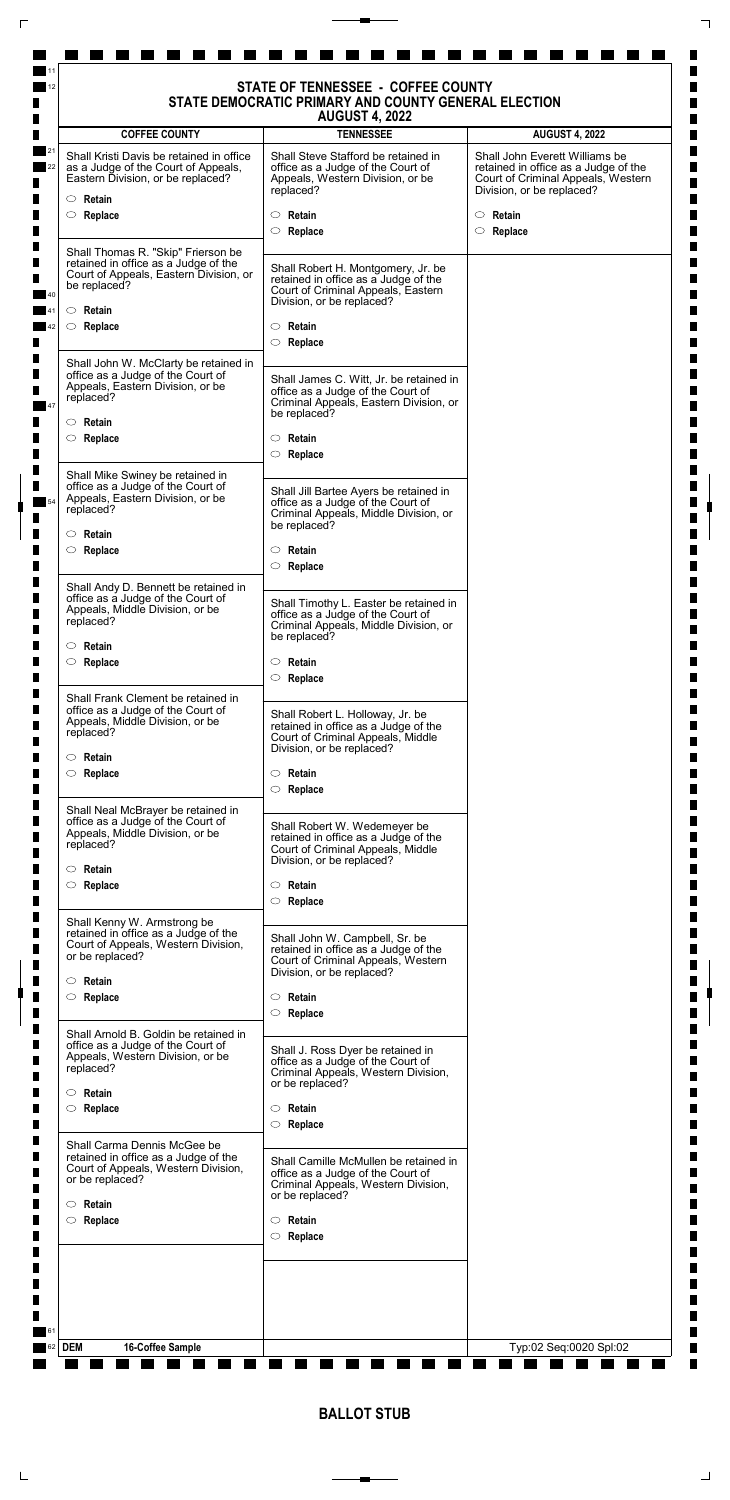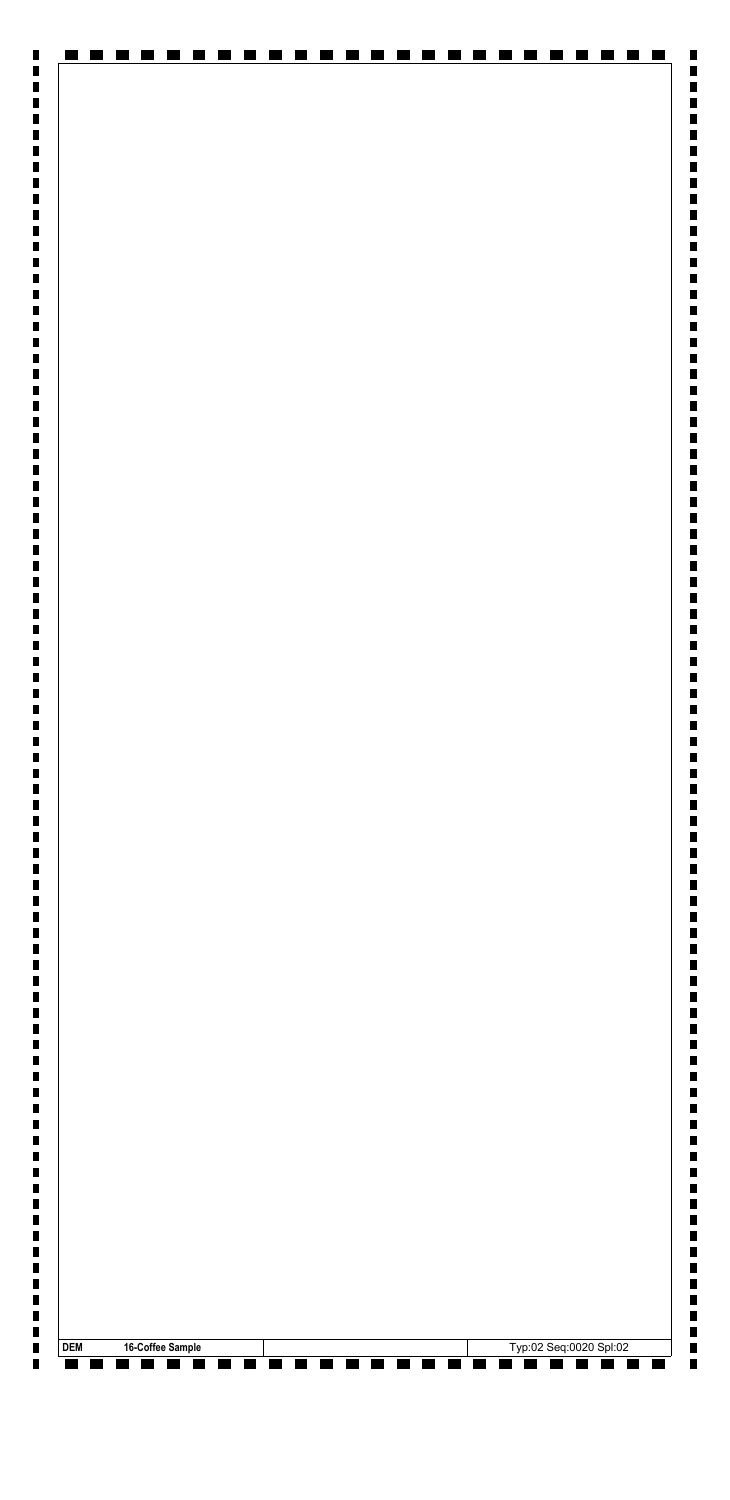**BALLOT STUB**

| 13                                                                  | <b>STATE OF TENNESSEE - COFFEE COUNTY</b><br><b>COUNTY GENERAL ELECTION</b><br><b>AUGUST 4, 2022</b> |                                                                  |
|---------------------------------------------------------------------|------------------------------------------------------------------------------------------------------|------------------------------------------------------------------|
| <b>COFFEE COUNTY</b>                                                | <b>TENNESSEE</b><br><b>County Commissioner</b>                                                       | <b>AUGUST 4, 2022</b><br><b>Trustee</b>                          |
| <b>General Election</b>                                             | <b>District 4</b><br>Vote for Two (2)                                                                | Vote for One (1)                                                 |
| <b>Circuit Court Judge Part I</b><br>District 14                    | <b>Tim Brown</b><br>$\circ$                                                                          | John H Marchesoni<br>$\circ$<br>Republican Party Nominee         |
| Vote for One (1)<br><b>William Lockhart</b><br>$\circ$              | Republican Party Nominee<br>Joseph M. Hodge<br>$\circ$                                               | $\circlearrowright$<br>Write-in                                  |
| Republican Party Nominee                                            | Republican Party Nominee                                                                             | <b>General Sessions Judge, Part I</b>                            |
| $\circlearrowright$<br>Write-in                                     | $\circlearrowright$<br>Write-in                                                                      | Vote for One (1)<br>Greg B. Perry<br>$\circ$                     |
| <b>Circuit Court Judge Part II</b><br>District 14                   | C<br>Write-in                                                                                        | Republican Party Nominee                                         |
| Vote for One (1)<br>42                                              | <b>County Commissioner</b>                                                                           | $\circ$<br>Write-in                                              |
| <b>Bobby Carter</b><br>$\circ$<br>Republican Party Nominee          | <b>District 5</b><br>Vote for Two (2)                                                                | <b>General Sessions Judge, Part II</b><br>Vote for One (1)       |
| O<br>Write-in                                                       | <b>Missy Davis DeFord</b><br>$\circlearrowright$<br>Republican Party Nominee                         | Gerald L. Ewell, Jr<br>$\circ$<br>Republican Party Nominee       |
| <b>District Attorney General</b><br>47                              | <b>Tim Morris</b><br>$\circlearrowright$                                                             | $\circ$<br>Write-in                                              |
| District 14<br>Vote for One (1)                                     | Republican Party Nominee<br><b>Bonnie Gamble</b>                                                     |                                                                  |
| <b>Charles Craig Northcott</b><br>$\circ$                           | $\circ$<br>Democratic Party Nominee                                                                  | <b>Sheriff</b><br>Vote for One (1)                               |
| Republican Party Nominee<br>O<br>Write-in                           | $\circlearrowright$<br>Write-in                                                                      | Chad H. Partin<br>$\circ$<br>Republican Party Nominee            |
|                                                                     | O<br>Write-in                                                                                        | <b>Danny Ferrell</b><br>$\circ$<br>Independent Candidate         |
| <b>Public Defender</b><br><b>District 14</b>                        | <b>County Commissioner</b>                                                                           | <b>Brandon Tomberlin</b><br>$\circ$                              |
| Vote for One (1)<br>John E. Nicoll<br>$\circ$                       | <b>District 6</b><br>Vote for Two (2)                                                                | Independent Candidate<br>$\circlearrowright$                     |
| Republican Party Nominee                                            | <b>Terry Hershman</b><br>$\circlearrowright$<br>Republican Party Nominee                             | Write-in                                                         |
| $\circ$<br>Write-in                                                 | <b>Dennis Hunt</b><br>$\circlearrowright$                                                            | <b>Circuit Court Clerk</b><br>Vote for One (1)                   |
| <b>County Mayor</b><br>Vote for One (1)                             | Republican Party Nominee<br>Bobby H. Bryan<br>$\circlearrowright$                                    | <b>Jenny Anthony</b><br>$\circ$<br>Republican Party Nominee      |
| <b>Judd Matheny</b><br>$\circ$<br>Republican Party Nominee          | Independent Candidate                                                                                | $\circlearrowright$<br>Write-in                                  |
| <b>Margaret Cunningham</b><br>O                                     | $\circlearrowright$<br>Write-in                                                                      | <b>County Clerk</b>                                              |
| Independent Candidate<br>C                                          | C<br>Write-in                                                                                        | Vote for One (1)<br><b>Melissa Northcott Anderson</b><br>$\circ$ |
| Write-in                                                            | <b>County Commissioner</b>                                                                           | Republican Party Nominee                                         |
| <b>County Commissioner</b><br><b>District 1</b>                     | <b>District 7</b><br>Vote for Two (2)                                                                | <b>Teresa H McFadden</b><br>$\circ$<br>Independent Candidate     |
| Vote for Two (2)                                                    | <b>Tina Reed</b><br>$\circ$<br>Republican Party Nominee                                              | $\circlearrowright$<br>Write-in                                  |
| Jimmy Hollandsworth<br>$\circ$<br>Republican Party Nominee          | <b>Rosemary Crabtree</b><br>$\circ$                                                                  | <b>Register of Deeds</b>                                         |
| <b>Benny Jones</b><br>$\circ$<br>Republican Party Nominee           | Democratic Party Nominee<br>Jackie A. Duncan<br>$\circ$                                              | Vote for One (1)<br><b>Donna Robison Toney</b><br>$\circ$        |
| $\circ$<br>Write-in                                                 | Democratic Party Nominee                                                                             | Republican Party Nominee                                         |
| C<br>Write-in                                                       | $\circlearrowright$<br>Write-in                                                                      | $\circ$<br>Write-in                                              |
| <b>County Commissioner</b>                                          | $\circ$<br>Write-in                                                                                  | <b>Road Superintendent</b><br>Vote for One (1)                   |
| <b>District 2</b><br>Vote for Two (2)                               | <b>County Commissioner</b><br><b>District 8</b>                                                      | <b>Benton Bartlett</b><br>$\circ$<br>Republican Party Nominee    |
| Joey Hobbs<br>$\circ$                                               | Vote for Two (2)                                                                                     | <b>Ronnie Dale Watts</b><br>$\circlearrowright$                  |
| Republican Party Nominee<br><b>Claude S. Morse</b><br>O             | <b>Dwight Miller</b><br>$\circ$<br>Republican Party Nominee                                          | Democratic Party Nominee<br>$\circ$                              |
| Republican Party Nominee                                            | <b>Tim Stubblefield</b><br>Republican Party Nominee                                                  | Write-in                                                         |
| <b>Mike Stein</b><br>$\circ$<br>Democratic Party Nominee            | <b>Marian Galbraith</b><br>$\circlearrowright$                                                       | <b>Road Commissioner</b><br>Seat 1 - District 3                  |
| $\circ$<br>Write-in                                                 | Independent Candidate                                                                                | Vote for One (1)<br><b>Jeff Bush</b><br>$\circ$                  |
| C<br>Write-in                                                       | $\circlearrowright$<br>Write-in                                                                      | Independent Candidate                                            |
| <b>County Commissioner</b>                                          | $\circlearrowright$<br>Write-in                                                                      | $\circ$<br>Write-in                                              |
| <b>District 3</b><br>Vote for Two (2)                               | <b>County Commissioner</b><br><b>District 9</b>                                                      | <b>Road Commissioner</b><br>Seat 2 - District 4                  |
| <b>Laura Cason Nettles</b><br>$\circ$                               | Vote for Two (2)                                                                                     | Vote for One (1)                                                 |
| Republican Party Nominee<br><b>Rose Ann Carden Smith</b><br>$\circ$ | <b>Charles Lynn Sebourn</b><br>$\circ$<br>Republican Party Nominee                                   | No candidate qualified<br>$\circ$                                |
| Republican Party Nominee                                            | <b>Frank C B Watkins</b><br>$\circ$<br>Republican Party Nominee                                      | Write-in                                                         |
| $\circ$<br>Write-in                                                 | $\circlearrowright$<br>Write-in                                                                      |                                                                  |
| O<br>Write-in                                                       | $\circlearrowright$                                                                                  |                                                                  |
|                                                                     | Write-in                                                                                             | <b>VOTE BOTH SIDES</b>                                           |

 $\overline{\mathsf{L}}$ 

٦

 $\mathbf{I}$ 

 $\overline{\phantom{0}}$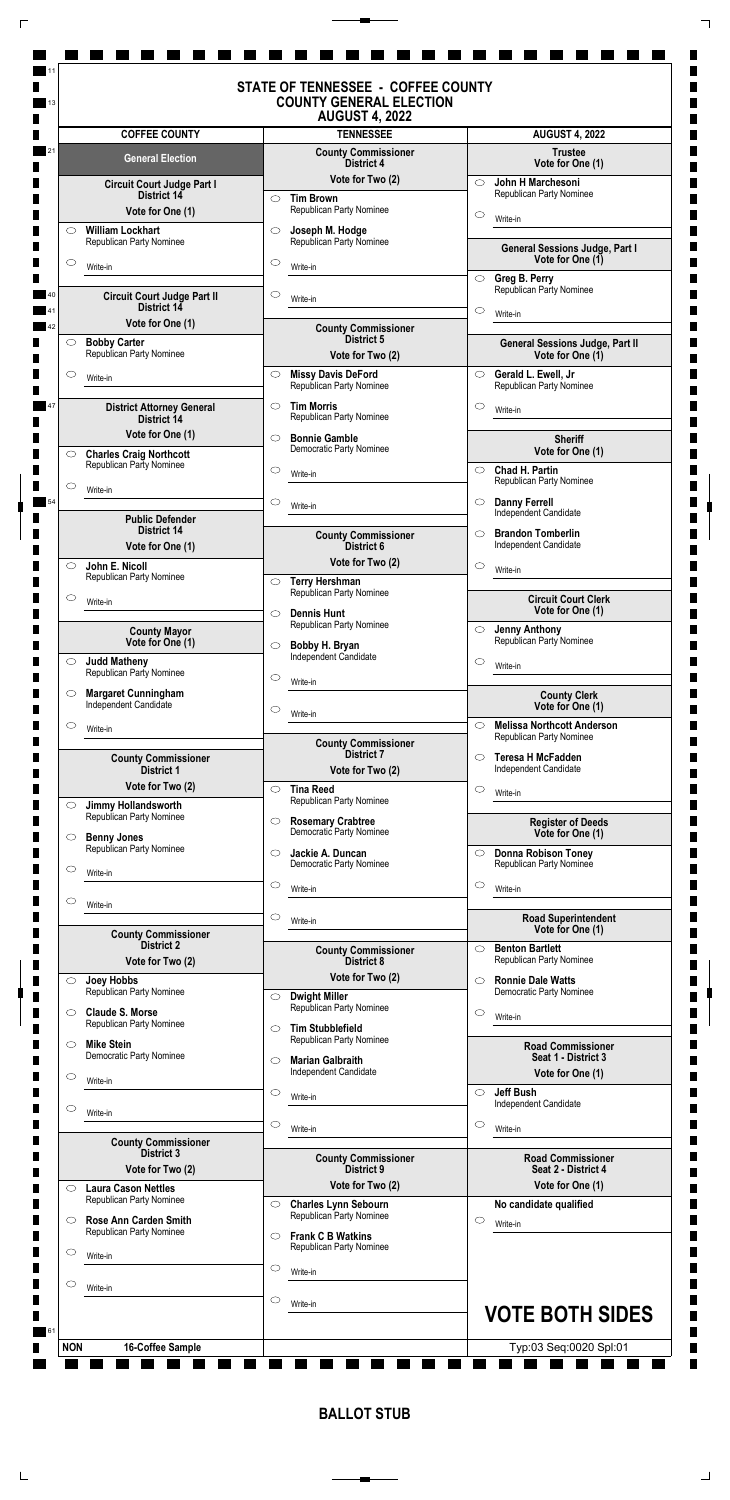| <b>Road Commissioner</b><br>Seat 3 - District 5                                   | <b>Constable</b><br>Seat 3 - Districts 5,8,9                     | <b>City of Tullahoma Alderman</b><br>Vote for Four (4)                                                         |
|-----------------------------------------------------------------------------------|------------------------------------------------------------------|----------------------------------------------------------------------------------------------------------------|
| Vote for One (1)                                                                  | Vote for Two (2)                                                 | <b>Daniel Berry</b><br>$\circ$<br>Independent Candidate                                                        |
| <b>Carolyn Beaty Duke</b><br>$\circ$<br>Republican Party Nominee                  | James V. Sanders Jr<br>◯<br>Republican Party Nominee             | Rupa Shukla Blackwell<br>$\circ$                                                                               |
| <b>James Randy Kennedy</b><br>O<br>Independent Candidate                          | <b>Brian D. Coate</b><br>O<br>Democratic Party Nominee           | Independent Candidate<br><b>Kurt Glick</b><br>$\circ$                                                          |
| $\circ$<br>Write-in                                                               | $\circ$<br>Write-in                                              | Independent Candidate<br><b>Linda Periut Johnson</b><br>◯                                                      |
| <b>Road Commissioner</b><br>Seat 4 - District 6                                   | O<br>Write-in                                                    | Independent Candidate<br>Jerry R. Mathis<br>$\circ$                                                            |
| Vote for One (1)<br>James "Jamie" Weaver<br>$\circ$                               | <b>City of Manchester Mayor</b><br>Vote for One (1)              | Independent Candidate<br><b>Sernobia McGee</b><br>$\circ$                                                      |
| Independent Candidate<br>$\circlearrowright$                                      | <b>Marilyn Howard</b><br>Independent Candidate                   | Independent Candidate<br><b>Bobbie Wilson</b><br>◯                                                             |
| Write-in                                                                          | $\circ$<br>Write-in                                              | Independent Candidate                                                                                          |
| <b>Coffee County School Board</b><br>Seat 1 - Districts 1,3,4<br>Vote for Two (2) | <b>City of Manchester Alderman</b><br>Vote for Four (4)          | $\circ$<br>Write-in<br>C                                                                                       |
| Thomas E. Ballard<br>$\circ$<br>Republican Party Nominee                          | <b>Julie Anderson</b><br>$\circ$<br>Independent Candidate        | Write-in<br>C                                                                                                  |
| Freda K. Jones<br>$\circ$<br>Independent Candidate                                | <b>David Bradley</b><br>$\circ$<br>Independent Candidate         | Write-in<br>C                                                                                                  |
| <b>Gordon Matthews</b><br>$\circlearrowright$<br>Independent Candidate            | <b>Helen J Debellis</b><br>O<br>Independent Candidate            | Write-in<br><b>City of Tullahoma School Board</b>                                                              |
| $\circlearrowright$<br>Write-in                                                   | Joey Hobbs<br>$\circ$<br>Independent Candidate                   | Vote for Two (2)<br><b>Gigi Robison</b><br>$\circ$                                                             |
| $\circlearrowright$<br>Write-in                                                   | <b>Mark Messick</b><br>$\circ$<br>Independent Candidate          | Republican Party Nominee<br>Sid Hill<br>$\circlearrowright$                                                    |
| <b>Coffee County School Board</b><br>Seat 2 - Districts 2,6,7                     | <b>Claude S. Morse</b><br>O<br>Independent Candidate             | Independent Candidate<br>$\bigcirc$<br>Write-in                                                                |
| Vote for Two (2)<br>Gary L. Cordell<br>$\circ$                                    | Donny N. Parsley<br>$\circ$<br>Independent Candidate             | O                                                                                                              |
| Republican Party Nominee<br>$\circ$ Brent Parsley                                 | <b>James Threet</b><br>O<br>Independent Candidate                | Write-in                                                                                                       |
| Republican Party Nominee                                                          | $\circ$<br>Write-in                                              | <b>Judicial Retention Questions</b>                                                                            |
| $\circ$<br>Write-in                                                               | $\circlearrowright$<br>Write-in                                  | Shall Jeffrey S. Bivins be retained in<br>office as a Judge of the Supreme<br>Court, At Large, or be replaced? |
| $\circ$<br>Write-in                                                               | $\circ$<br>Write-in                                              | Retain<br>$\circ$                                                                                              |
| <b>Coffee County School Board</b><br>Seat 3 - Districts 5,8,9<br>Vote for Two (2) | O<br>Write-in                                                    | $\circ$<br>Replace                                                                                             |
| Jennifer Peacock Hodge<br>$\circ$<br>Republican Party Nominee                     | <b>City of Manchester School Board</b><br>Vote for Three (3)     | Shall Sarah K. Campbell be retained<br>in office as a Judge of the Supreme<br>Court, At Large, or be replaced? |
| <b>Josh Frederik</b><br>$\circ$<br>Independent Candidate                          | <b>Travis Hillis</b><br>$\circ$<br>Republican Party Nominee      | $\circ$ Retain<br>$\circ$<br>Replace                                                                           |
| <b>Brett Henley</b><br>$\circ$<br>Independent Candidate                           | <b>Lisa Lovelady Gregory</b><br>$\circ$<br>Independent Candidate |                                                                                                                |
| <b>Kathy Rose</b><br>$\circ$<br>Independent Candidate                             | <b>Prater Powell</b><br>Independent Candidate                    | Shall Holly Kirby be retained in office<br>as a Judge of the Supreme Court, At<br>Large, or be replaced?       |
| $\circlearrowright$<br>Write-in                                                   | O<br>Write-in                                                    | $\circ$ Retain<br>$\heartsuit$ Replace                                                                         |
| $\circ$<br>Write-in                                                               | O<br>Write-in                                                    |                                                                                                                |
| <b>Constable</b><br>Seat 1 - Districts 1,3,4                                      | O<br>Write-in                                                    | Shall Sharon Gail Lee be retained in<br>office as a Judge of the Supreme<br>Court, At Large, or be replaced?   |

 $\vert$ 

 $\Box$ 

 $\overline{\Gamma}$ 

 $\overline{\phantom{a}}$ 

| Retain<br>$\circ$                                                                                                                    |
|--------------------------------------------------------------------------------------------------------------------------------------|
|                                                                                                                                      |
| $\circ$ Replace                                                                                                                      |
| Shall Kristi Davis be retained in office                                                                                             |
| as a Judge of the Court of Appeals,<br>Eastern Division, or be replaced?                                                             |
| Retain<br>$\circ$                                                                                                                    |
| $\circ$ Replace                                                                                                                      |
|                                                                                                                                      |
| Shall Thomas R. "Skip" Frierson be<br>retained in office as a Judge of the<br>Court of Appeals, Eastern Division, or<br>be replaced? |
| Retain<br>$\circ$                                                                                                                    |
| Replace<br>$\circ$                                                                                                                   |
| Typ:03 Seq:0020 Spl:01                                                                                                               |
|                                                                                                                                      |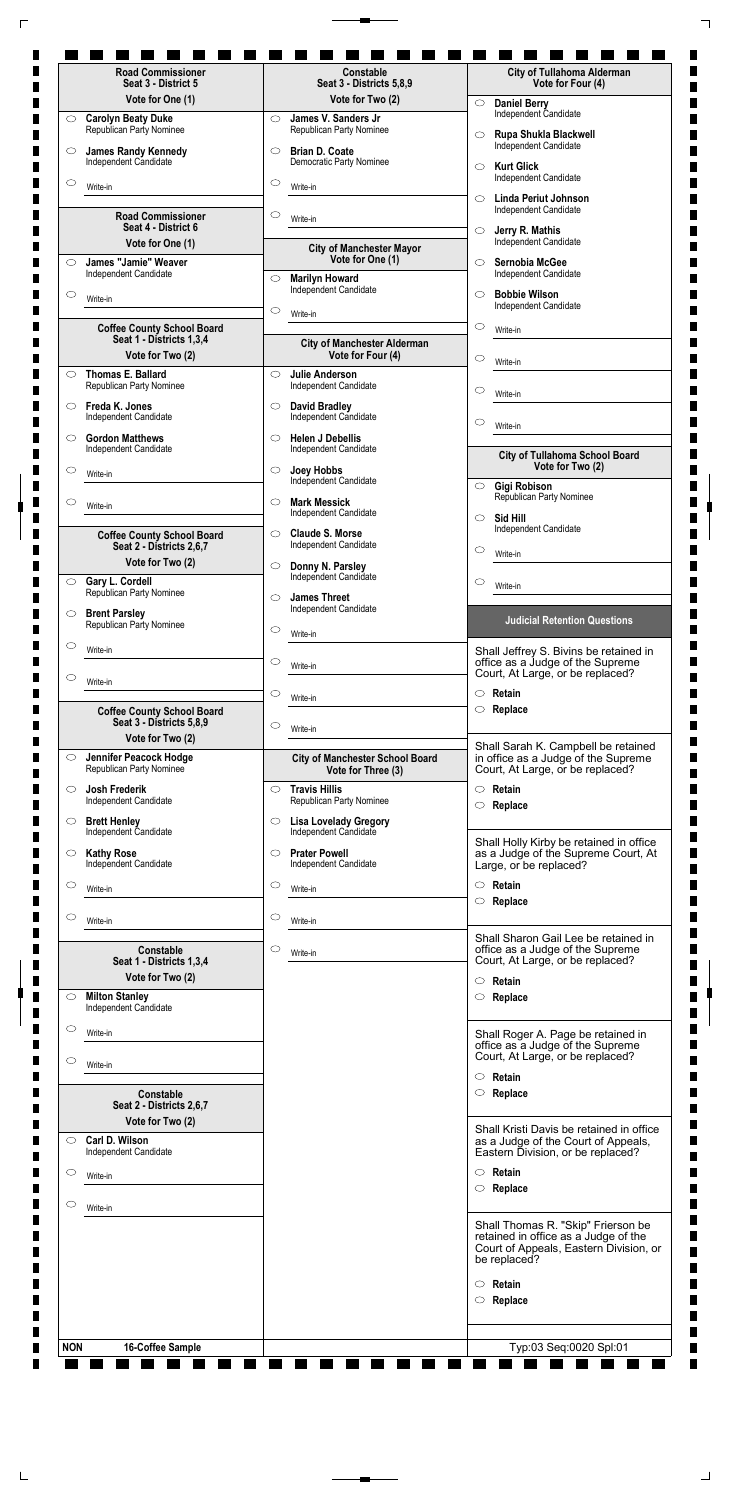**BALLOT STUB**

| STATE OF TENNESSEE - COFFEE COUNTY<br><b>COUNTY GENERAL ELECTION</b><br><b>AUGUST 4, 2022</b>                                 |                                                                                                                                            |                       |  |  |  |
|-------------------------------------------------------------------------------------------------------------------------------|--------------------------------------------------------------------------------------------------------------------------------------------|-----------------------|--|--|--|
| <b>COFFEE COUNTY</b>                                                                                                          | <b>TENNESSEE</b>                                                                                                                           | <b>AUGUST 4, 2022</b> |  |  |  |
| Shall John W. McClarty be retained in<br>office as a Judge of the Court of<br>Appeals, Eastern Division, or be<br>replaced?   | Shall James C. Witt, Jr. be retained in<br>office as a Judge of the Court of<br>Criminal Appeals, Eastern Division, or<br>be replaced?     |                       |  |  |  |
| $\circ$ Retain<br>Replace                                                                                                     | Retain<br>O<br>Replace                                                                                                                     |                       |  |  |  |
|                                                                                                                               |                                                                                                                                            |                       |  |  |  |
| Shall Mike Swiney be retained in<br>office as a Judge of the Court of<br>Appeals, Eastern Division, or be<br>replaced?        | Shall Jill Bartee Ayers be retained in<br>office as a Judge of the Court of<br>Criminal Appeals, Middle Division, or<br>be replaced?       |                       |  |  |  |
| $\circ$ Retain<br>$\heartsuit$ Replace                                                                                        | <b>Retain</b><br>O<br>Replace                                                                                                              |                       |  |  |  |
| Shall Andy D. Bennett be retained in<br>office as a Judge of the Court of<br>Appeals, Middle Division, or be<br>replaced?     | Shall Timothy L. Easter be retained in<br>office as a Judge of the Court of<br>Criminal Appeals, Middle Division, or<br>be replaced?       |                       |  |  |  |
| Retain<br>$\circ$<br>$\circ$ Replace                                                                                          | Retain<br>O<br>Replace<br>$\circ$                                                                                                          |                       |  |  |  |
| Shall Frank Clement be retained in<br>office as a Judge of the Court of<br>Appeals, Middle Division, or be<br>replaced?       | Shall Robert L. Holloway, Jr. be<br>retained in office as a Judge of the<br>Court of Criminal Appeals, Middle<br>Division, or be replaced? |                       |  |  |  |
| $\circ$ Retain<br>$\heartsuit$ Replace                                                                                        | Retain<br>$\circ$<br>Replace<br>$\circ$                                                                                                    |                       |  |  |  |
| Shall Neal McBrayer be retained in<br>office as a Judge of the Court of<br>Appeals, Middle Division, or be<br>replaced?       | Shall Robert W. Wedemeyer be<br>retained in office as a Judge of the<br>Court of Criminal Appeals, Middle<br>Division, or be replaced?     |                       |  |  |  |
| Retain<br>$\circ$<br>$\circ$ Replace                                                                                          | <b>Retain</b><br>O<br>Replace<br>$\circ$                                                                                                   |                       |  |  |  |
| Shall Kenny W. Armstrong be<br>retained in office as a Judge of the<br>Court of Appeals, Western Division,<br>or be replaced? | Shall John W. Campbell, Sr. be<br>retained in office as a Judge of the<br>Court of Criminal Appeals, Western<br>Division, or be replaced?  |                       |  |  |  |
| $\circ$ Retain<br>$\circ$ Replace                                                                                             | Retain<br>$\circ$<br>Replace<br>O                                                                                                          |                       |  |  |  |
| Shall Arnold B. Goldin be retained in<br>office as a Judge of the Court of<br>Appeals, Western Division, or be<br>replaced?   | Shall J. Ross Dyer be retained in<br>office as a Judge of the Court of<br>Criminal Appeals, Western Division,<br>or be replaced?           |                       |  |  |  |
| $\circ$ Retain<br>$\circ$ Replace                                                                                             | Retain<br>$\circ$<br>Replace<br>$\circ$                                                                                                    |                       |  |  |  |
| Shall Carma Dennis McGee be<br>retained in office as a Judge of the<br>Court of Appeals, Western Division,<br>or be replaced? | Shall Camille McMullen be retained in<br>office as a Judge of the Court of<br>Criminal Appeals, Western Division,<br>or be replaced?       |                       |  |  |  |

٦

 $\sqcup$ 

 $\overline{\Gamma}$ 

 $\mathbf{I}$ 

 $\overline{\mathsf{L}}$ 

| $\circ$<br>Replace                                                                                                           | $\circ$<br>Replace                                                                                                                        |  |
|------------------------------------------------------------------------------------------------------------------------------|-------------------------------------------------------------------------------------------------------------------------------------------|--|
| Shall Steve Stafford be retained in<br>office as a Judge of the Court of<br>Appeals, Western Division, or be<br>replaced?    | Shall John Everett Williams be<br>retained in office as a Judge of the<br>Court of Criminal Appeals, Western<br>Division, or be replaced? |  |
| Retain<br>$\circ$                                                                                                            | Retain<br>$\circlearrowright$                                                                                                             |  |
| $\heartsuit$ Replace                                                                                                         | Replace<br>$\circlearrowright$                                                                                                            |  |
| retained in office as a Judge of the<br>Court of Criminal Appeals, Eastern<br>Division, or be replaced?<br>Retain<br>$\circ$ |                                                                                                                                           |  |
| Replace<br>$\circ$                                                                                                           |                                                                                                                                           |  |
|                                                                                                                              |                                                                                                                                           |  |
|                                                                                                                              |                                                                                                                                           |  |
|                                                                                                                              |                                                                                                                                           |  |
|                                                                                                                              |                                                                                                                                           |  |